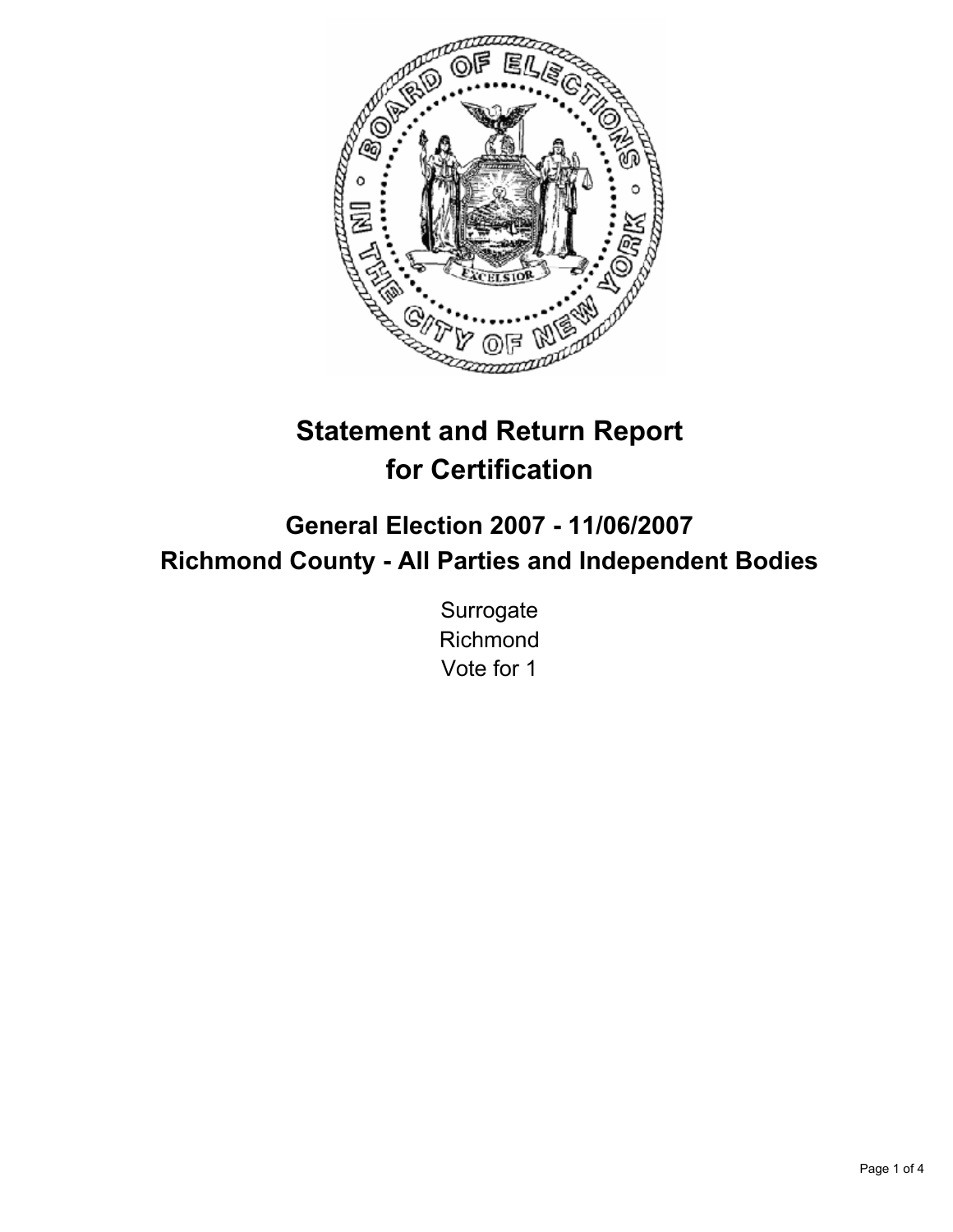

## **Assembly District 60**

| <b>PUBLIC COUNTER</b>            | 5,246          |
|----------------------------------|----------------|
| <b>EMERGENCY</b>                 | 0              |
| ABSENTEE/MILITARY                | 352            |
| <b>AFFIDAVIT</b>                 | 36             |
| <b>Total Ballots</b>             | 5,634          |
| ROBERT J GIGANTE (DEMOCRATIC)    | 1,883          |
| ROBERT J GIGANTE (REPUBLICAN)    | 2,144          |
| ROBERT J GIGANTE (INDEPENDENCE)  | 221            |
| ROBERT J GIGANTE (CONSERVATIVE)  | 590            |
| FRANCHESKA M. WOLLNER (WRITE-IN) | 3              |
| JOHN FUSCO (WRITE-IN)            | $\overline{2}$ |
| MARGARET BRICK (WRITE-IN)        |                |
| MARIETTA CANNING (WRITE-IN)      | 3              |
| ROBERT APPLEBAUM (WRITE-IN)      |                |
| STEVEN D. GIGLIO (WRITE-IN)      |                |
| <b>Total Votes</b>               | 4,849          |
| Unrecorded                       | 785            |

# **Assembly District 61**

| PUBLIC COUNTER                  | 8,403 |
|---------------------------------|-------|
| <b>EMERGENCY</b>                | 0     |
| ABSENTEE/MILITARY               | 395   |
| AFFIDAVIT                       | 94    |
| <b>Total Ballots</b>            | 8,892 |
| ROBERT J GIGANTE (DEMOCRATIC)   | 4,171 |
| ROBERT J GIGANTE (REPUBLICAN)   | 2,167 |
| ROBERT J GIGANTE (INDEPENDENCE) | 371   |
| ROBERT J GIGANTE (CONSERVATIVE) | 728   |
| ALEXANDER GRAVES (WRITE-IN)     |       |
| BETSY GOTHBAUM (WRITE-IN)       |       |
| LEE CANNING (WRITE-IN)          |       |
| MARIETTA CANNING (WRITE-IN)     |       |
| MICHAEL BRENNAN (WRITE-IN)      |       |
| <b>Total Votes</b>              | 7,442 |
| Unrecorded                      | 1,450 |
|                                 |       |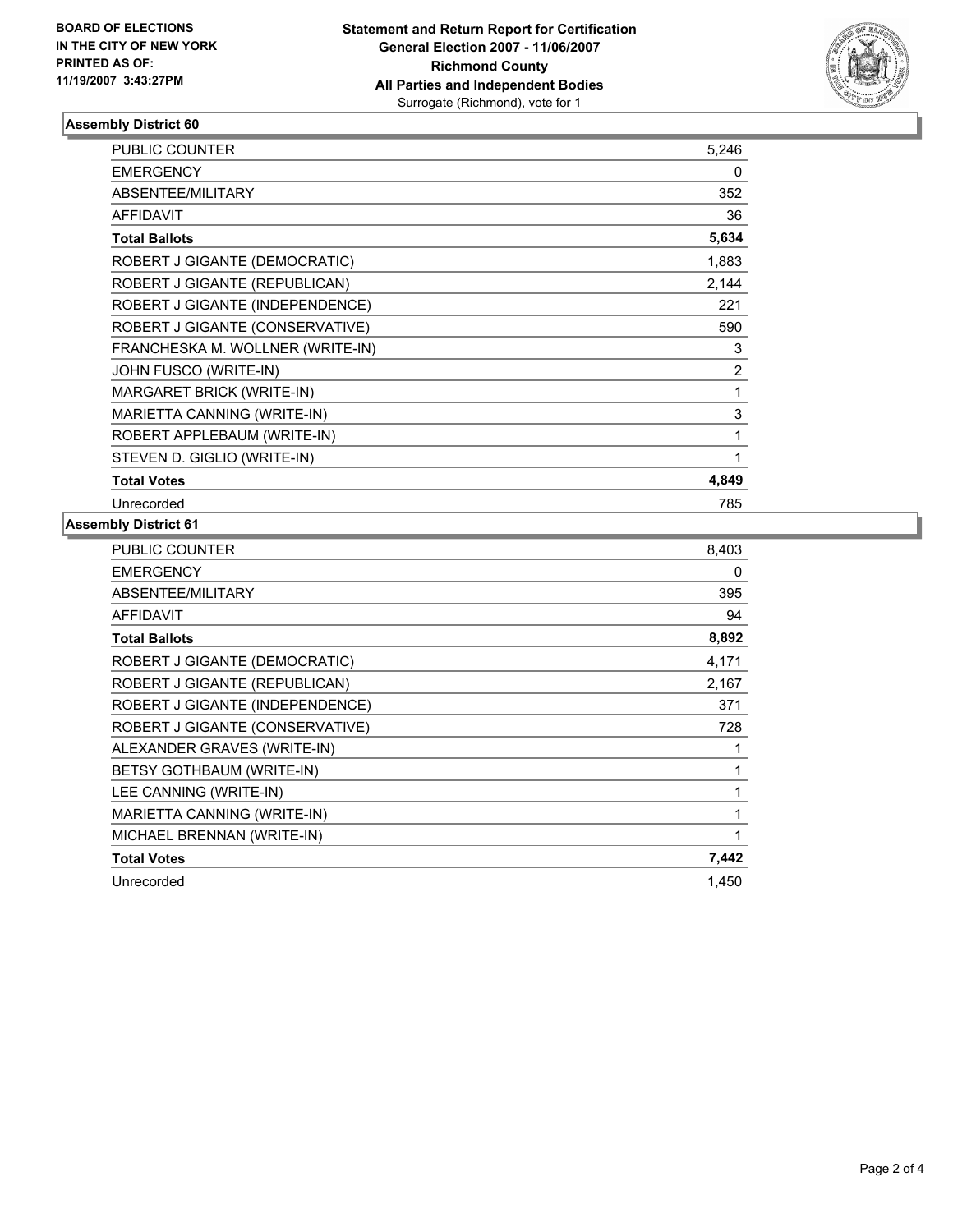

## **Assembly District 62**

| <b>PUBLIC COUNTER</b>            | 8,021          |  |
|----------------------------------|----------------|--|
| <b>EMERGENCY</b>                 | 3              |  |
| ABSENTEE/MILITARY                | 446            |  |
| <b>AFFIDAVIT</b>                 | 49             |  |
| <b>Total Ballots</b>             | 8,519          |  |
| ROBERT J GIGANTE (DEMOCRATIC)    | 2,254          |  |
| ROBERT J GIGANTE (REPUBLICAN)    | 3,662          |  |
| ROBERT J GIGANTE (INDEPENDENCE)  | 328            |  |
| ROBERT J GIGANTE (CONSERVATIVE)  | 1,056          |  |
| ALEX ZABLOCKI (WRITE-IN)         | $\overline{2}$ |  |
| ANTHONY J. REINHART (WRITE-IN)   | 5              |  |
| <b>BRENDAN LANTRY (WRITE-IN)</b> |                |  |
| BRENDAN T. LANTRY (WRITE-IN)     |                |  |
| JOHN FUSCO (WRITE-IN)            |                |  |
| KEITH PARASCANDOLA (WRITE-IN)    |                |  |
| RALPH J. PORZIO (WRITE-IN)       |                |  |
| ROBERT RAMPULLA (WRITE-IN)       |                |  |
| <b>Total Votes</b>               | 7,313          |  |
| Unrecorded                       | 1,206          |  |

## **Assembly District 63**

| <b>PUBLIC COUNTER</b>           | 6,699 |
|---------------------------------|-------|
| <b>EMERGENCY</b>                | 0     |
| ABSENTEE/MILITARY               | 413   |
| <b>AFFIDAVIT</b>                | 52    |
| <b>Total Ballots</b>            | 7,164 |
| ROBERT J GIGANTE (DEMOCRATIC)   | 2,878 |
| ROBERT J GIGANTE (REPUBLICAN)   | 2,470 |
| ROBERT J GIGANTE (INDEPENDENCE) | 234   |
| ROBERT J GIGANTE (CONSERVATIVE) | 550   |
| JAY LENO (WRITE-IN)             |       |
| JOHN FUSCO (WRITE-IN)           |       |
| MARIETTA CANNING (WRITE-IN)     |       |
| <b>Total Votes</b>              | 6,135 |
| Unrecorded                      | 1,029 |
|                                 |       |